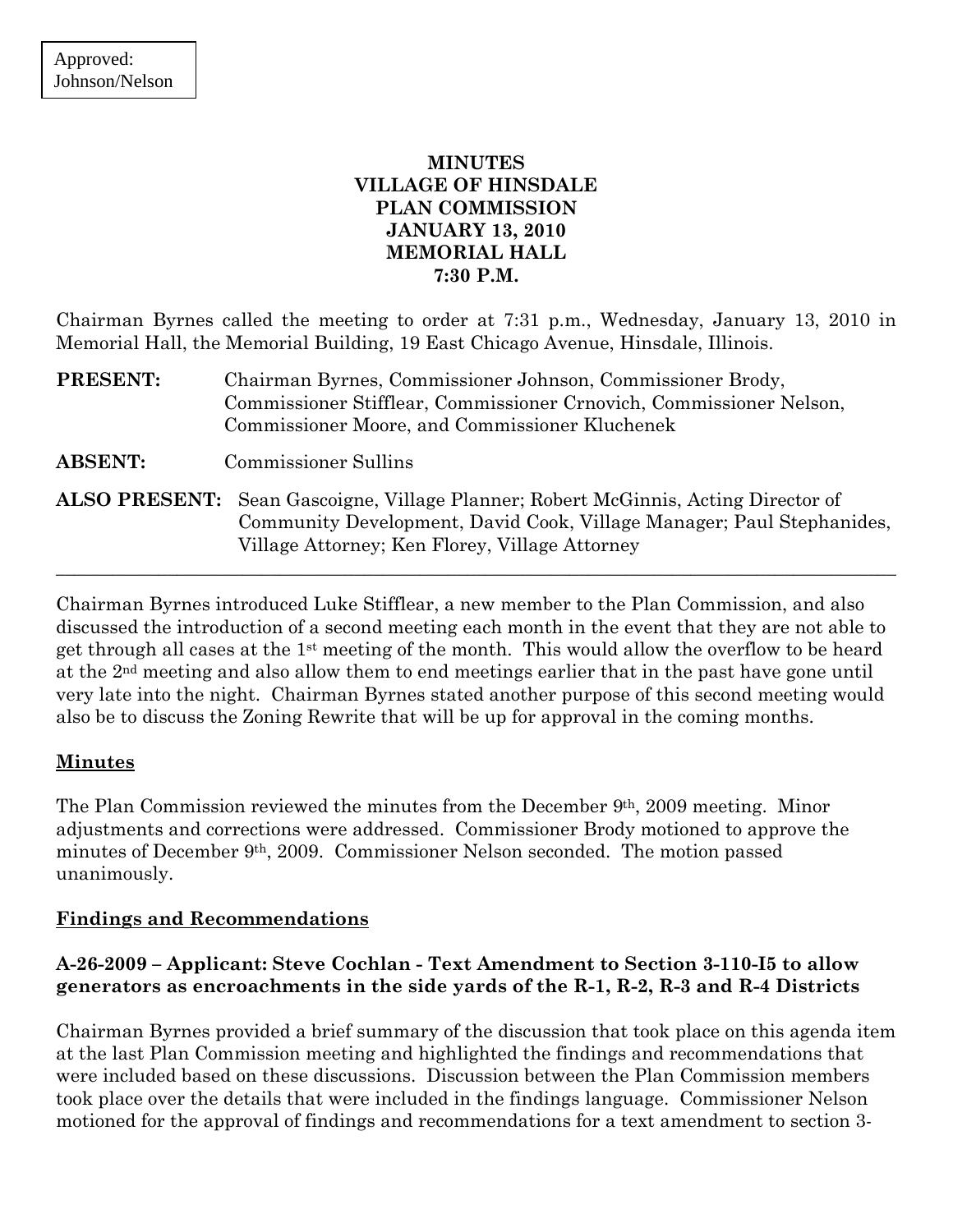110-I5 to allow generators as encroachments in the side yards of the R-1, R-2, R-3 and R-4 Districts. Commissioner Johnson seconded. The motion passed unanimously.

# **A-30-2009 – 920 N. York Rd. – The Doings – Signage in the Design Review Overlay District**

Chairman Byrnes provided a brief summary of the discussion that took place on this agenda item at the last Plan Commission meeting and highlighted the findings and recommendations that were included based on these discussions. Discussion between the Plan Commission members took place over the details that were included in the findings language. Commissioner Moore motioned to approve findings and recommendations for A-30-2009 – 920 N. York Rd. – The Doings – Signage in the Design Review Overlay District. Commissioner Nelson seconded. The motion passed unanimously.

## **48 S. Washington – Facade Changes to Accommodate Signage for an Additional Retail Tenant**

Chairman Byrnes provided a brief summary of the discussion that took place on this agenda item at the last Plan Commission meeting and highlighted the findings and recommendations that were included based on these discussions. Commissioner Brody motioned for the approval of findings and recommendations for 48 S. Washington – Facade Changes to Accommodate Signage for an Additional Retail Tenant. Commissioner Nelson seconded. The motion passed unanimously.

### **Scheduling of Public Hearings**

## **A-28-2009 – 333 W. 57th – Insite RE, Inc – Special Use Permit for Wireless Antennas and Site Plan/Exterior Appearance Approval**

Chairman Byrnes stated the public hearing would be scheduled for February 10, 2010.

**A-37-2009 – Applicant: Raghuram Jagadam – Text Amendment to Section 5 -102 (Permitted Uses) and 12-206 (Definitions) of the Hinsdale Zoning Code to allow Professional, Home-Based, Supplemental Education Program Centers as Permitted Uses in the B-1, Community Business District** 

Chairman Byrnes stated the public hearing would be scheduled for February 10, 2010.

# **Sign Permit Review**

# **35 S. Washington Street – Prudential Rubloff – Two Wall Signs**

Tina Porterfield, representative from Prudential Rubloff, provided a brief description of the proposed sign. She stated the current lighting will remain the same and the only item being replaced is the sign itself. The sign will be the same size as the previous sign and it meets all of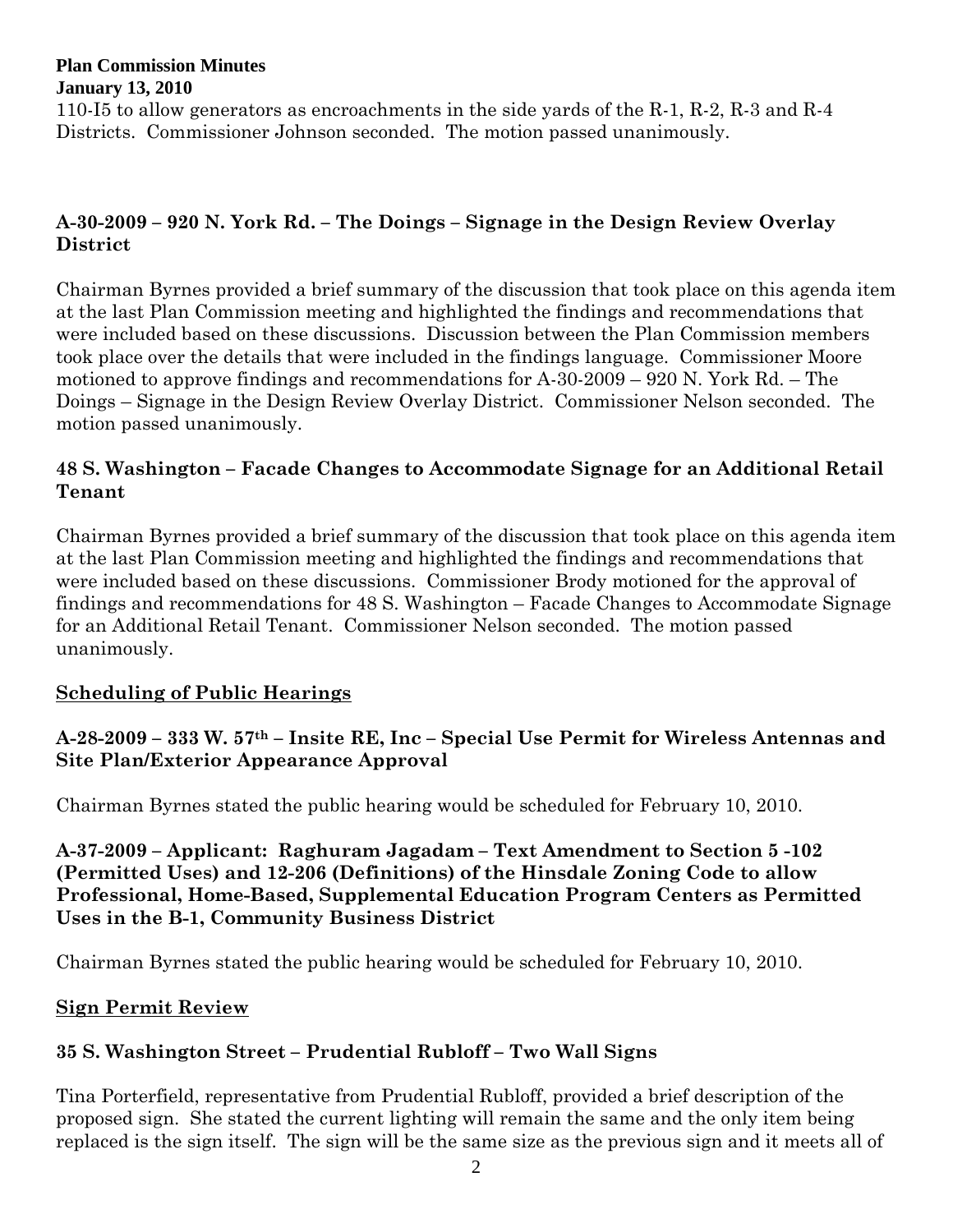the specifications of the Village code. Commissioner Moore motioned for the approval of signage for 35 S. Washington Street – Prudential Rubloff – Two Wall Signs. Commissioner Kluchenek seconded. The motion passed unanimously.

## **Public Hearings**

**A-27-2009 – Applicant: Adventist Hinsdale Hospital - Text Amendment to Section 7- 105g and 12-206 to allow Helistop in the HS District as Special Uses** 

### **A-32-2009 – 120 N. Oak Street – Adventist Hinsdale Hospital – Special Use for a Major Amendment to a Planned Development, Special Use for a Helistop and Site Plan/Exterior Appearance Review**

Chairman Byrnes briefly discussed where the Plan Commission left off on discussions from the previous meeting and introduced John George, Hinsdale Hospital's representative, to continue presenting information regarding the new development plans of the Hinsdale Hospital. Mr. George summarized the discussion that took place from each witness the hospital provided at the meeting held on December 9th and also stated he would be addressing issues that surfaced from residents at the previous meeting.

Mr. George reported on the resident's concern regarding diminishing property values. He stated as of meeting time, neither the hospital nor the Village received any reports describing diminishing property value reports from residents. He provided several other reports that show zero effect or an increase in property values to the Village for public record.

Mr. George also cleared up any confusion regarding the language in the proposed text amendment and stated all hospital representatives were in attendance to answer any questions. Lastly he presented an additional noise study to clear up any issues and questions had regarding sound levels surrounding the hospital.

Patti McKay, member of the Hinsdale Hospital stated that she was in favor of the helistop. She indicated that while her son needed to be transported via helicopter three years ago, inclement weather made that impossible and they were required to transport him by ambulance. She discussed the anxiety and fears felt while having to wait for emergency vehicles and indicated that a delay in treatment for a critical patient is unneeded and every minute counts to save a life. She stated the transport to the Ogden Ave. helipad takes too long and ties up municipal vehicles that may be needed elsewhere. She also touched on safety concerns and stated ground transport can be equally dangerous and also takes longer to arrive at the destination.

Caroline Palmer, member of Hinsdale Hospital Board, stated she was born in Hinsdale Hospital and was in favor of the proposed helistop. She currently manages two buildings located next to the current helistop on Ogden Ave. and has never had any issues with sound. She asked the Plan Commission to think about if their loved ones were ever in need of care and in need of a helicopter to save time and possibly save a life.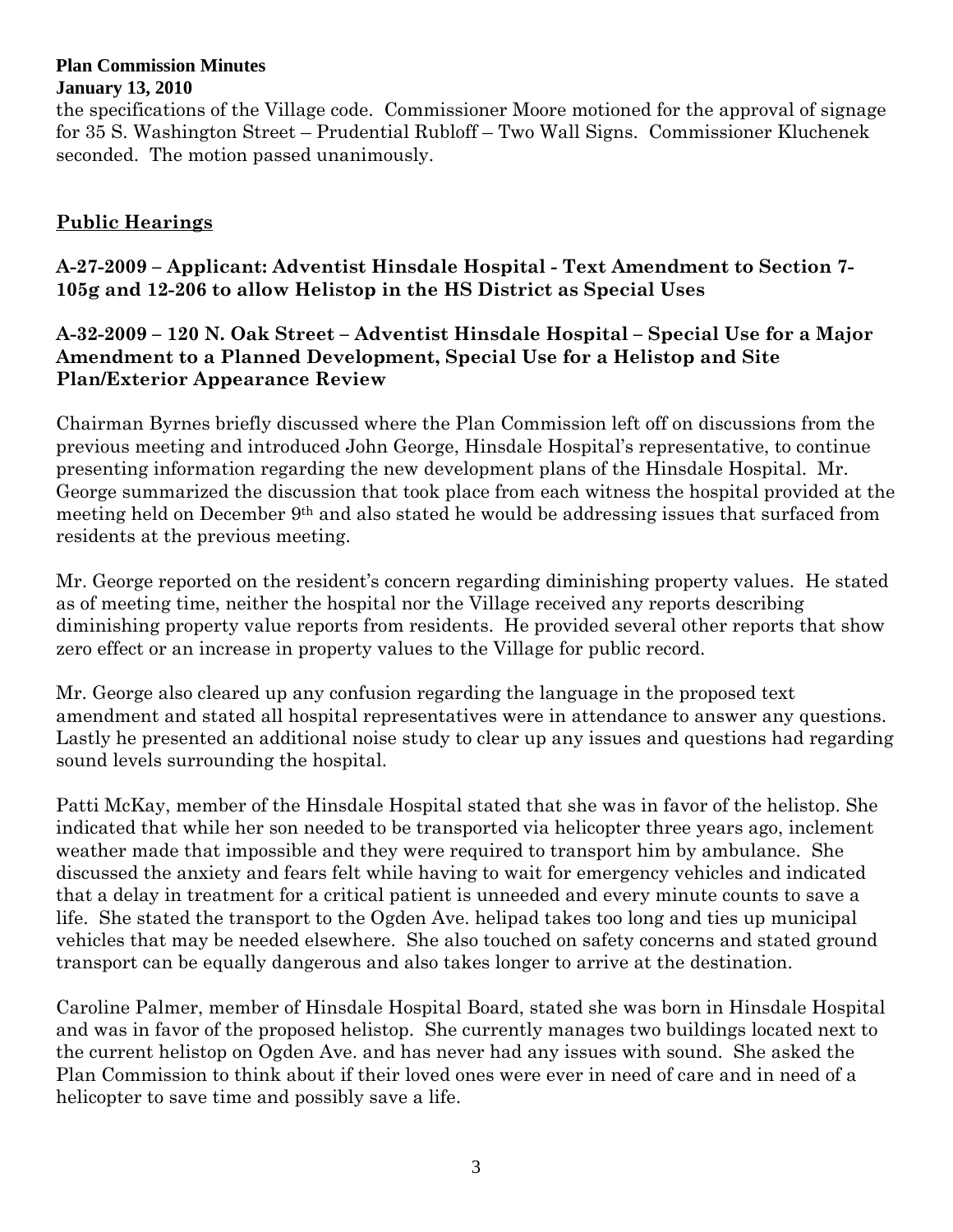Katie Mosquera, Hinsdale resident, provided a story of a tragic event in which a family member was in need of a helicopter transport. She stated every second counts in an emergency and the helistop could add extra minutes in order to save a life. She was in favor of the plans for the hospital redevelopment and the installation of the helistop.

Dr. Jason Goliath, Hinsdale doctor and Village resident, stated he was in favor for the new hospital plans and proposed helistop. He discussed an example of how the helistop could save a life and that his family lives a block away from the hospital and any extra noise would be minimal in comparison to the benefit it could provide.

Frank Facchini, Hinsdale resident, stated he has flown in both military and medical helicopters and there is a large difference between the sound that each emits. He discussed with the Plan Commission that he recently purchased a home only two blocks from the Hinsdale Hospital and the noise should not be a factor to the Village residents.

Cindy Cimo, Hinsdale resident, expressed her concerns with the helistop and stated it would not fit in with the community of the Village. She touched on safety concerns and the extra noise it would bring to the Village of Hinsdale.

Jane Dillon, Hinsdale hospital employee and Village resident, stated she was not in favor of the helistop and proposed redevelopment and asked the Plan Commission to pursue other options such as relocating the hospital or consolidate the facility with LaGrange Hosptial. She expressed her concerns with the noise and safety and stated the LaGrange Hospital example is not a comparable example.

Troy Unell, Hinsdale resident, expressed his concerns with the safety of the proposed helistop and cited crash figures over the past 3 years. He also stated noise and property value issues could be a concern if the helistop is approved.

Alex Housen, Hinsdale resident, discussed the possibility of diminishing property values if a helistop is installed at the Hinsdale Hospital. He stated the numbers presented to the Plan Commission from the hospital were taken from select data and were doctored to agree with the hospital's views. He stated he has discussed this matter with local realtors and that property values could decline by 5%, but could not provide any data to back up stat. He also suggested that this development would not fit the character of the Village.

Betty Hubbarb, Hinsdale resident and Hinsdale Hospital employee, stated the Hinsdale hospital is one of the last hospitals left in the area without private rooms and the hospital is simply outdated. She discussed the importance of the helistop and the timesavings that could potentially save a life.

Scott Richards, Hinsdale Hospital employee, expressed his concerns with the safety of the helipad. He stated he was in favor of the redevelopment but due to safety and noise concerns he could not be in favor of the helipad.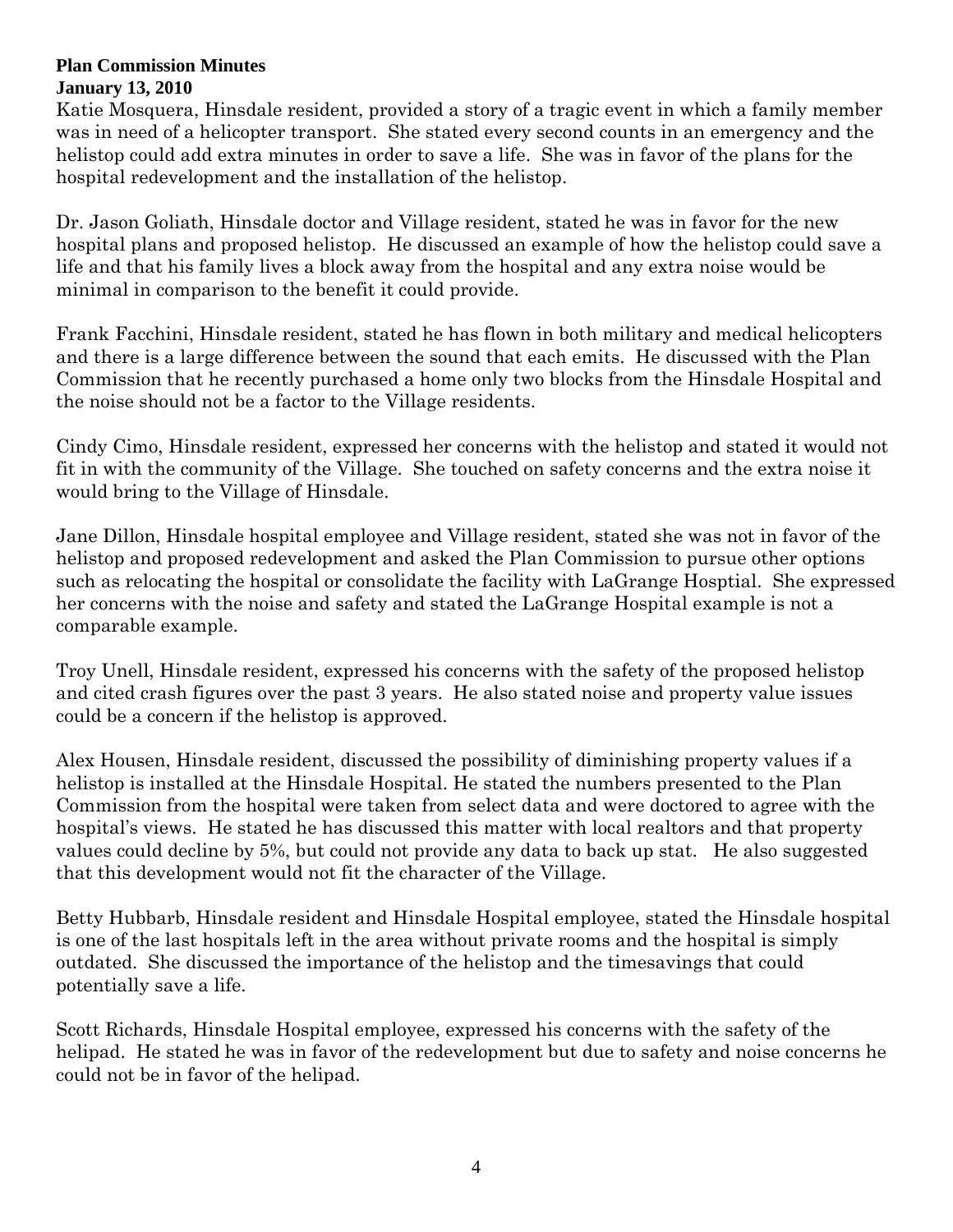Jim Porter, pilot, discussed the "if'" factors of any type of new development and stated no matter how much planning is done something bad could always go wrong. He retold a story of while he was flying a plane to deliver an organ for a transplant several years ago.

Dr. Lanny Wilson, Hinsdale resident and Hinsdale Hospital employee, stated he was in favor of the proposed changes to the Hinsdale Hospital.

Michael Kelling, Hinsdale Hospital volunteer, provided an example of a helicopter trip needed in order to take care of a sick baby that was in critical condition. He stated he lives only a few hundred yards away from a commercial helicopter pad and has never been affected by the sound in the 11 years he has lived there.

Mr. George touched on comments that were presented in the public hearing. He referenced the gentleman who touched on diminishing property values and stated the not one of his claims were backed up by actual data.

Commissioner Johnson motioned to close the public hearing. Commissioner Nelson seconded. The motion passed unanimously.

Commissioner Moore questioned the supplemental noise calculations prepared at the LaGrange Hospital and some of the figures that were included in the report. Mr. Barry cleared up any confusion in the report and discussed the procedures used in order to take the noise measurements. Commissioner Kluchenek questioned what the duration of the maximum decibel level was. Mr. Barry stated that type of data was not included into the report but it was roughly a few seconds as the sound hit a maximum and than became lighter. Commissioner Kluchenek questioned the measurement of the Metra train that comes through the Village and a siren from a fire engine or ambulance everyday. Mr. Barry stated this measurement was included in the previous report and the noise associated with a siren can be well above 100 decibels depending on the type siren and vehicle. Commissioner Brody questioned how wind may be a factor when determining the sound in this report. Mr. Barry stated the wind direction may increase or decrease the noise level slightly depending on the amount of sound depending on the wind direction.

Commissioner Nelson expressed his concerns with the safety of the helistop. Mr. Stephens stated the data of actual accidents at heliports is almost zero. The majority of accidents that have occurred are usually collisions with terrains or at the scene of an accident.

Commissioner Moore questioned where the departure and arrival flights would take place. Mr. Stephens stated the State of Illinois regulations for helipads are much stricter than FAA Regulations. He provided several examples of safety regulations that are enforced and that would apply to the proposed helipad at the Hinsdale Hospital. General discussion took place over safety regulations and how wind may be a factor during the landing and taking off of a helicopter. Mr. Stephens stated in extreme weather conditions the possibility for an incident is much greater but in these cases a helicopter flight would not take place and an alternative option would be chosen for transportation.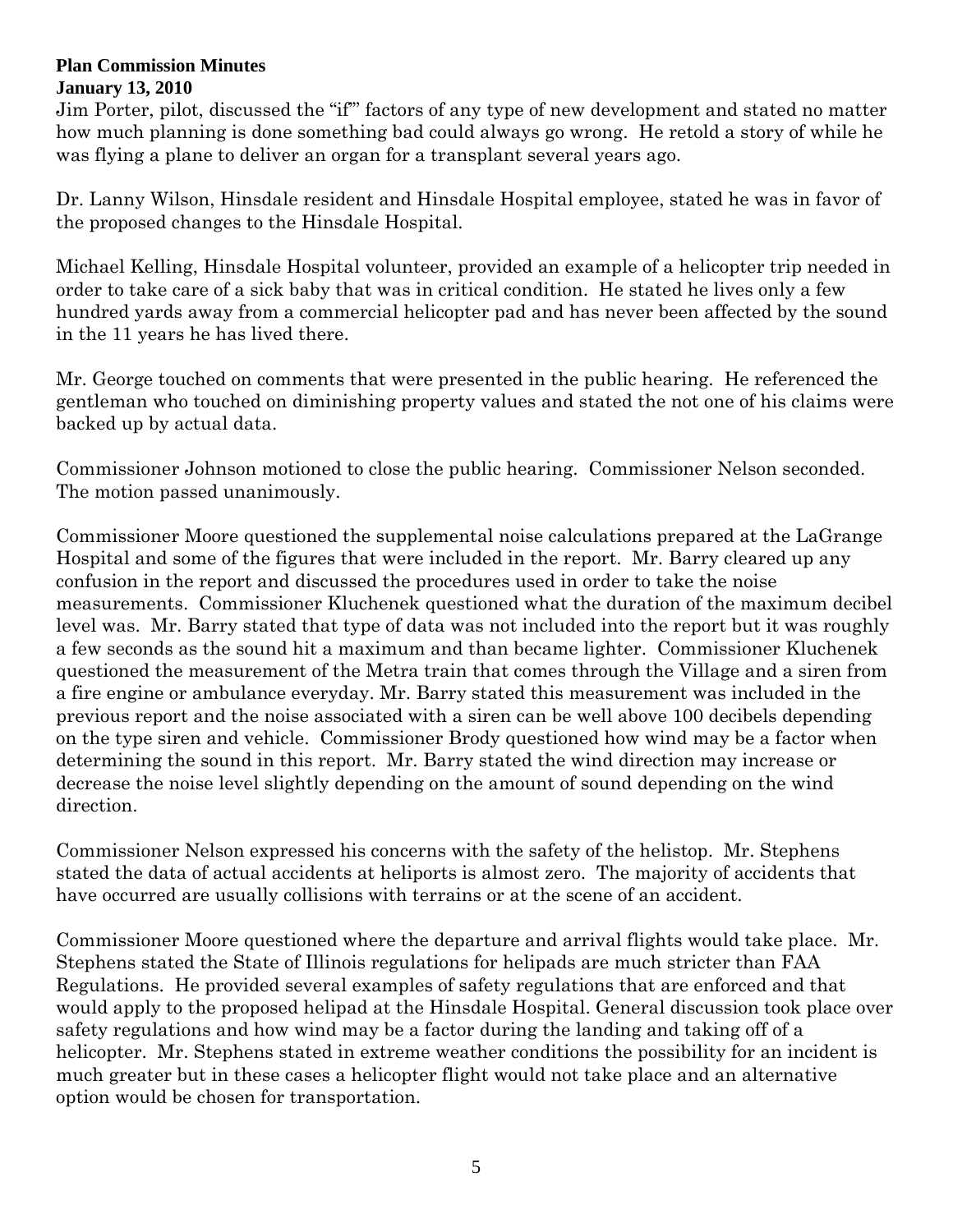Commissioner Crnovich questioned how the Helistop would be lit. Mr. Stephens stated perimeter lighting and floodlights would be needed and are a green or amber type of lighting with a wattage of about 40 and only certain lights will need to be turned on when a helicopter is in bound. He also discussed the use of night vision goggles that will improve safety and require even less lighting. She also questioned if cars will be present at the top of the parking garage when a helicopter lands on the Helistop. Mr. Stephens stated that was correct although certain vehicles such as pickups that have a bed may not be allowed because of the threat of debris that may decrease the safety.

Chairman Byrnes questioned the timetable that takes place when a helicopter arrives at the Ogden Ave. helistop. Dr. Waldman provided a detailed timetable of the length of time it takes for a patient to be transported from the Hinsdale Hospital to the Ogden Ave. helistop. He noted every patient is different depending on the time of day, condition of the patient, and other factors. Mr. Byrnes questioned what the amount of savings in time could be gained if the helistop was placed at the Hinsdale Hospital. Dr. Waldman stated each patient is different but the amount of time saved could be as much as 20 to 30 minutes.

Commissioner Nelson stated the exact number of times the Ogden Ave. helistop was used in 2007, 2008, and 2009. Mr. Crane stated 8 in 2009, 11 in 2008, and data for 2007 was not available at this time.

Commissioner Nelson questioned how many times the helistop may be used if it were installed at the Hinsdale Hospital. Mr. Crane stated there is no way to tell but as the technology at the hospital rises, the less of a need to transport patients to a different facility. He was confident the number would stay within the historical averages.

Commissioner Nelson thanked all of the Village residents and hospital employees for sharing their stories and opinions. He stated the issue of diminishing property values was not valid because zero information was presented

Commissioner Johnson stated at first she was skeptical of the proposed helistop but after hearing testimonials the issues of noise and property values were not convincing enough to reject this submittal

Commissioner Moore stated she was not comfortable with the original noise study but after reviewing the most recent noise study she was comfortable with the noise. She was also concerned over the possibility of the hospital expanding and using the helistop more than an average of once a month but that those concerns have been addressed. She was also happy with the clarifications that were presented in the text amendment language.

Commissioner Crnovich was concerned with the neighbor's issues including safety. She was unhappy with the location of the helistop and the potential for danger with the surrounding residential area.

Chairman Byrnes was concerned over the number of flights that will take place each year. He stated there might be a negative effect on property values though data has not been presented. He also touched on the safety issues that could arise with a helicopter landing in the heart of a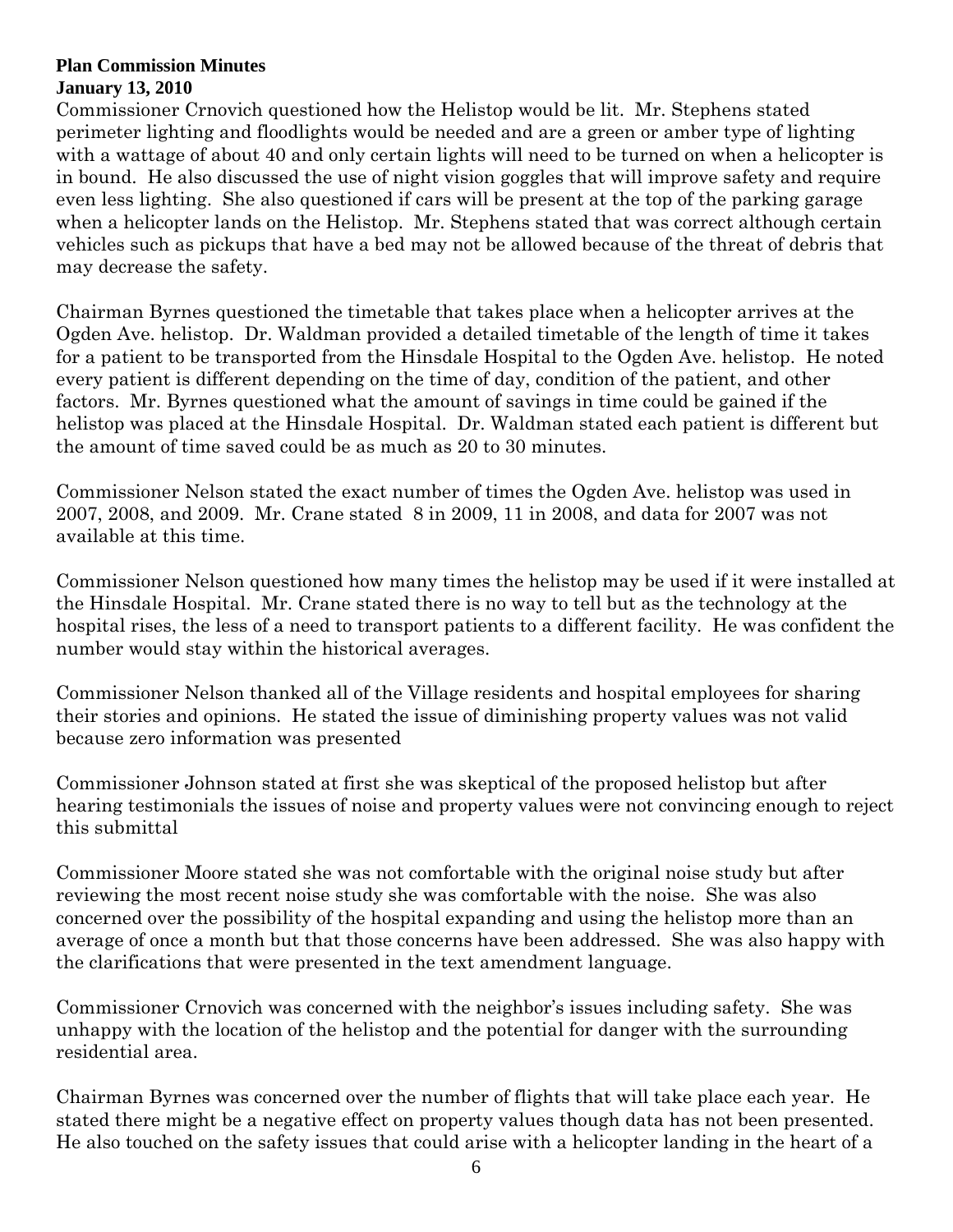residential area. He discussed the benefit of time savings that could be gained with the new helistop and if it outweighed the safety concerns and other issues presented tonight. The most important item however, is that care for patients is increased and the possibility to save lives is increased and that is the most important factor.

Commissioner Kluchenek motioned for the approval of case A-27-2009 – Applicant: Adventist Hinsdale Hospital - Text Amendment to Section 7-105g and 12-206 to allow Helistop in the HS District as Special Uses. Commissioner Johnson seconded. The motion passed with the following vote: Ayes: Commissioner Johnson, Commissioner Kluchenek, Chairman Byrnes, Commissioner Moore, Commissioner Nelson, Commissioner Brody. Nays: Commissioner Crnovich. Recused: Commissioner Stifflear.

Commissioner Kluchenek motioned for the approval of a special use permit for a helistop located at Adventist Hinsdale Hospital. Commissioner Johnson seconded. The motion passed with the following vote: Ayes: Commissioner Johnson, Commissioner Kluchenek, Chairman Byrnes, Commissioner Moore, Commissioner Nelson, Commissioner Brody. Nays: Commissioner Crnovich. Recused: Commissioner Stifflear.

Commissioner Brody motioned for the approval of a major adjustment to a planned development for the Adventist Hinsdale Hospital. Commissioner Moore seconded. The motion passed with the following vote: Ayes: Commissioner Johnson, Commissioner Kluchenek, Chairman Byrnes, Commissioner Moore, Commissioner Nelson, Commissioner Brody, Commissioner Crnovich. Recused: Commissioner Stifflear.

Commissioner Johnson motioned for the disapproval of the site plan for Adventist Hinsdale Hospital. The motion was failed and the site plan was approved with the following vote: Nays: Commissioner Johnson, Commissioner Kluchenek, Chairman Byrnes, Commissioner Moore, Commissioner Nelson, Commissioner Brody, Commissioner Crnovich. Recused: Commissioner Stifflear.

Commissioner Kluchenek motioned for the exterior appearance approval of Adventist Hinsdale Hospital. Commissioner Brody seconded. The motion passed and the exterior appearance was approved with the following vote: Ayes: Commissioner Johnson, Commissioner Kluchenek, Chairman Byrnes, Commissioner Moore, Commissioner Nelson, Commissioner Brody, Commissioner Crnovich. Recused: Commissioner Stifflear

### **A-29-2009 – 718 N. York Rd. – Women's Choice – Signage in the Design Review Overlay District. (Continue to February 10, 2010)**

Chairman Byrnes opened the public hearing for case A-29-2009. Commissioner Moore motioned to continue the public hearing until February 10, 2010. Commissioner Crnovich seconded. The motion passed unanimously.

### **A-35-2009 – 15 Spinning Wheel – Request: Special Use Permit and Exterior Appearance/Site Plan Review for a New Rooftop Wireless Antenna.**